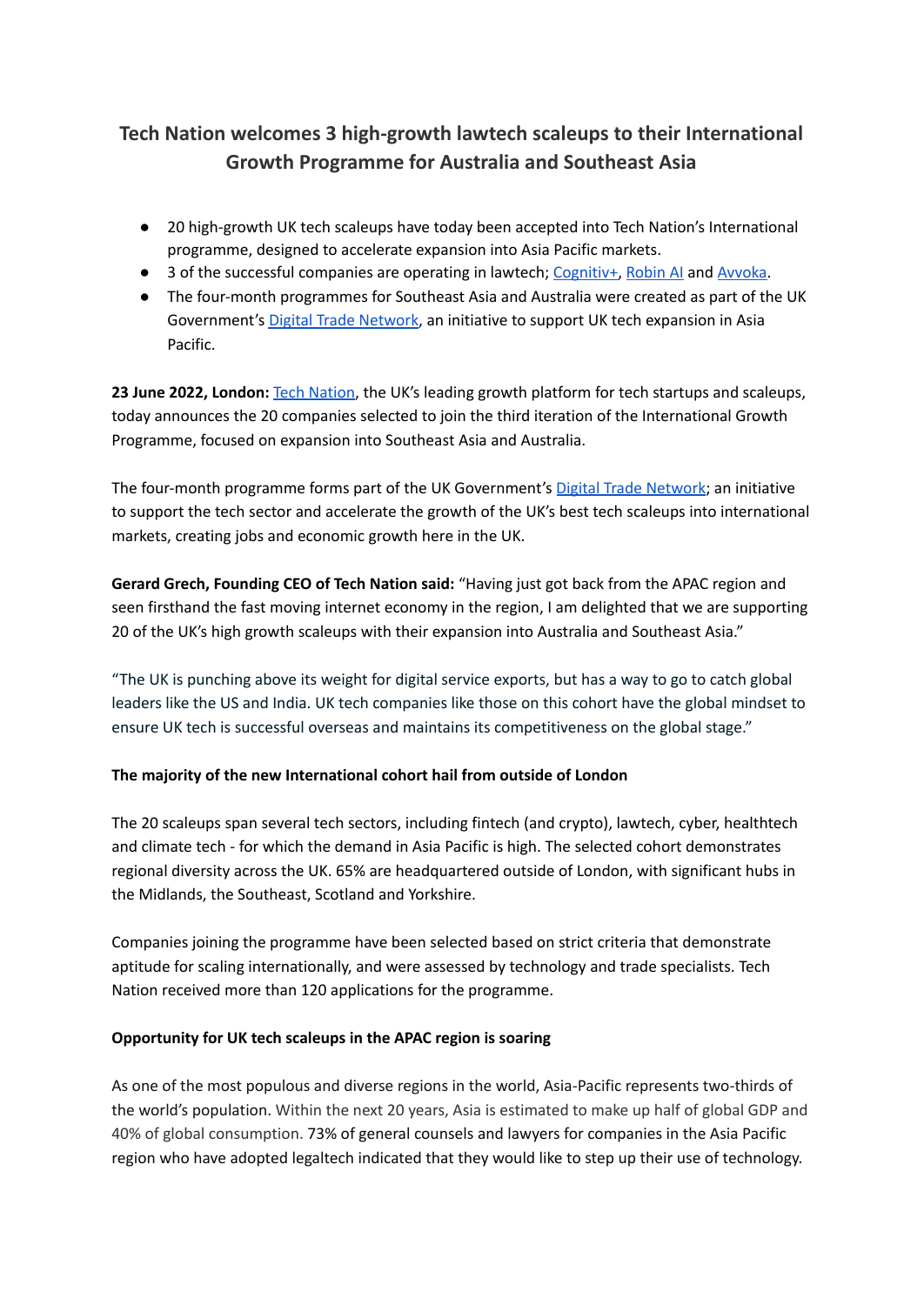### **UK tech success in APAC**

UK scaleups are already seeing success in the Asia Pacific region off the back of Tech Nation's international support. Tech Nation International Growth Programme 1.0 alumni SeedLegals, the Data-driven legaltech platform, expanded into Asia-Pacific with an office in both Singapore and Hong Kong, to strengthen the flourishing startup ecosystem earlier this year. Other alumni who have landed and expanded into the region include OLIO, NPlan, ISMS.Online, LandTech, Guide Education, SoPost and Sensat.

**End**

### **Notes to the editor:**

### **About the 3 lawtech winners:**

### **Avvoka (London)**

# *Avvoka has been selected for the International Growth Programme 3.0 for Australia* <https://avvoka.com/>

Avvoka is a document automation, negotiation and analytics tool designed to help law firms, in-house legal teams and businesses draft documents, negotiate them, and leverage data insights from that process to draft better documents, and get to "yes" faster.

### **Cognitiv+ (London)**

# *Cognitiv+ has been selected for the International Growth Programme 3.0 for Southeast Asia* <https://www.cognitivplus.com/>

Cognitiv+ is the artificial intelligence platform that empowers businesses and law firms with deeper insights into their legal data. Cognitiv+ extracts data from contracts, policies and legislation and provides actionable knowledge for your company.

### **Robin AI (London)**

# *Robin AI has been selected for the International Growth Programme 3.0 for Southeast Asia* <https://www.robinai.co.uk/>

Robin AI makes contracts simple using a combination of proprietary software and machine learning to re-imagine how contracts are drafted, negotiated and used. What makes Robin AI unique in the world of legal technology is that they understand and appreciate the capabilities of AI. Comprehending even simple contracts is sometimes difficult, so they pair their AI tool with expert legal professionals that validate the work of their technology. They call it AI+.

### **About Tech Nation's International Growth Programme:**

Tech Nation International is helping UK scaleups derisk and accelerate international growth – with a current focus on Asia Pacific markets. Through a range of activities UK scaleups will have the opportunity to accelerate access to capital, customers and talent, so that you can land and expand successfully in the Asia Pacific region. This work is part of the UK government's [Digital](https://technation.io/news/uk-scaleups-asia-pacific/) Trade [Network.](https://technation.io/news/uk-scaleups-asia-pacific/)